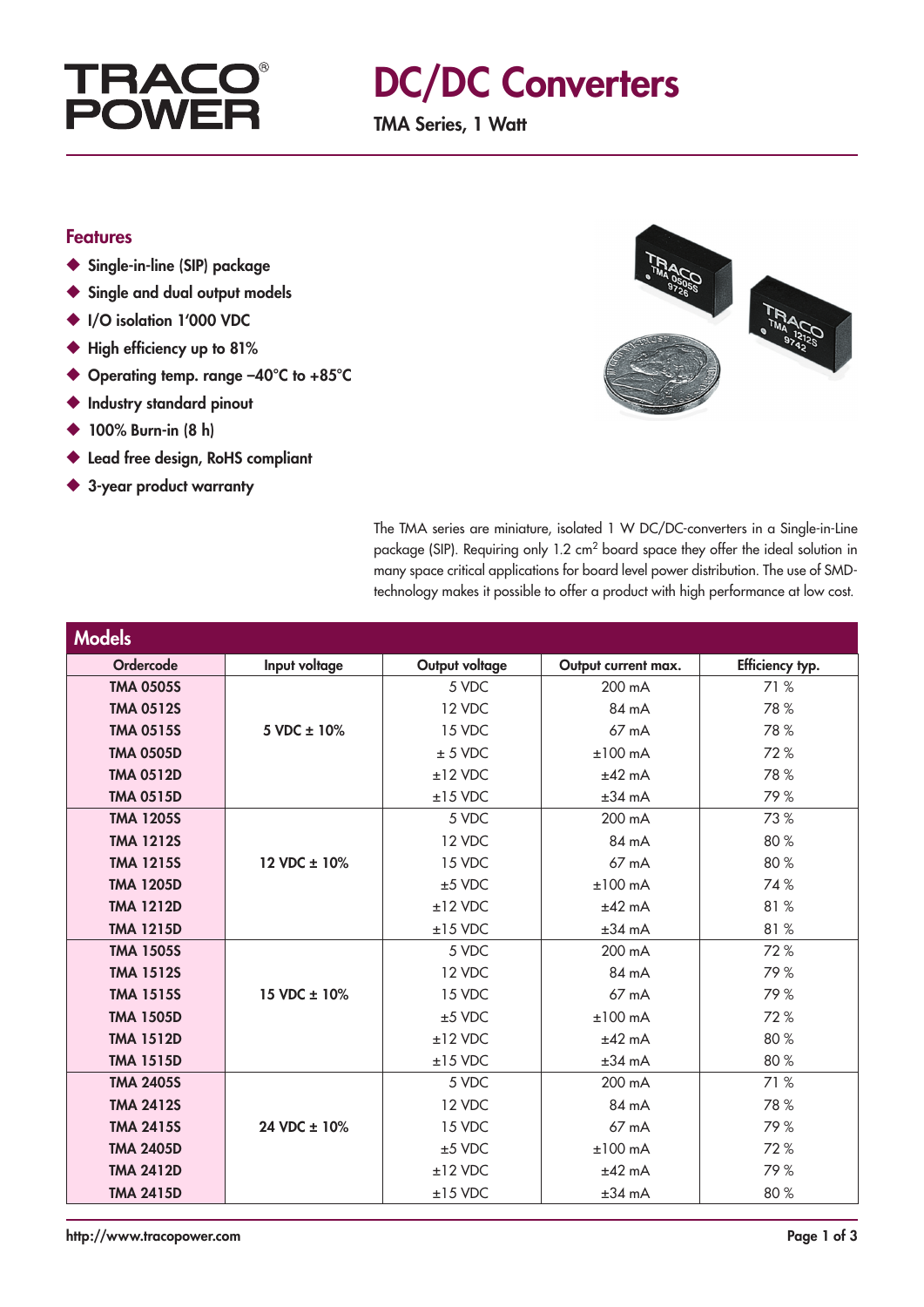# **TRACO®**<br>POWER

| <b>Input Specifications</b>                                                   |                                                                       |                                                                     |                                                                                                      |
|-------------------------------------------------------------------------------|-----------------------------------------------------------------------|---------------------------------------------------------------------|------------------------------------------------------------------------------------------------------|
| Input current no load /full load                                              |                                                                       | 5 Vin models:<br>15 Vin models:<br>24 Vin models:                   | 30 mA / 270 mA typ.<br>12 Vin models: 12 mA / 110 mA typ.<br>11 mA / 90 mA typ.<br>7 mA / 55 mA typ. |
| Surge voltage (1 s max.)                                                      |                                                                       | 5 Vin models:<br>12 Vin models:<br>15 Vin models:<br>24 Vin models: | $9V$ max.<br>18 V max.<br>18 V max.<br>30 V max.                                                     |
| Reverse polarity input current                                                |                                                                       |                                                                     | $0.3A$ max.                                                                                          |
| Reflected input ripple current                                                |                                                                       |                                                                     | can be reduced by ext. 1-3.3 µF polyester film<br>capacitor                                          |
| Input filter                                                                  |                                                                       |                                                                     | internal capacitors                                                                                  |
| <b>Output Specifications</b>                                                  |                                                                       |                                                                     |                                                                                                      |
| Voltage set accuracy                                                          |                                                                       |                                                                     | $\pm 1$ % typ. / $\pm 3$ % max.                                                                      |
| Voltage balance (dual output models, balanced loads)                          |                                                                       |                                                                     | $\pm 0.1$ % typ. / $\pm 1$ % max.                                                                    |
| Regulation                                                                    | - Input variation (1 % change Vin)<br>$-$ Load variation (20 - 100 %) |                                                                     | 1.2 % typ. $/ 1.5$ % max.<br>5 to 10 % max. (depending on model)                                     |
| Ripple and noise (20 MHz Bandwidth)                                           |                                                                       |                                                                     | 50 mVp-p typ. / 75 mVp-p max.                                                                        |
| Temperature coefficient                                                       |                                                                       |                                                                     | $\pm 0.01$ %/K typ. / $\pm 0.02$ %/K max.                                                            |
| Short circuit protection                                                      |                                                                       |                                                                     | limited 0.5 s max.                                                                                   |
| Capacitive load                                                               |                                                                       | Single output models:<br>Dual output models:                        | $220$ $\mu$ F max.<br>100 µF max.                                                                    |
| <b>General Specifications</b>                                                 |                                                                       |                                                                     |                                                                                                      |
| Temperature ranges                                                            | $-$ Operating<br>- Case temperature<br>- Storage                      |                                                                     | $-40^{\circ}$ C to $+85^{\circ}$ C<br>$+90^{\circ}$ C max.<br>$-50^{\circ}$ C to +125 $^{\circ}$ C   |
| 3.3, 5 and $\pm$ 5 VDC output models:<br>Derating<br>all other output models: |                                                                       |                                                                     | 4 %/K above 75°C<br>4 %/K above 80°C                                                                 |
| Humidity (non condensing)                                                     |                                                                       |                                                                     | 95 % rel H max.                                                                                      |
| Reliability, calculated MTBF (MIL-HDBK-217F, at +25°C, ground benign)         |                                                                       |                                                                     | >2'000'000 h                                                                                         |
| Isolation Test Voltage (Input/Output, 60s)                                    |                                                                       |                                                                     | 1'000 VDC                                                                                            |
| <b>Insulation System</b>                                                      |                                                                       |                                                                     | Functional                                                                                           |
| <b>Isolation Capacitance (Input/Output)</b>                                   |                                                                       |                                                                     | 60 pF typ. / 100 pF max.                                                                             |
| <b>Isolation Resistance</b> (Input/Output)                                    |                                                                       |                                                                     | >1'000 MOhm                                                                                          |
| Switching Frequency                                                           |                                                                       |                                                                     | 70 to 120 kHz (frequency modulation)                                                                 |
| <b>Environmental Compliance</b>                                               | $-$ Reach<br>$ RoHS$                                                  |                                                                     | www.tracopower.com/products/reach-declaration.pdf<br>RoHS directive 2011/65/EU                       |

Supporting documents: www.tracopower.com/overview/tma

All specifications valid at nominal input voltage, full load and +25°C after warm-up time unless otherwise stated.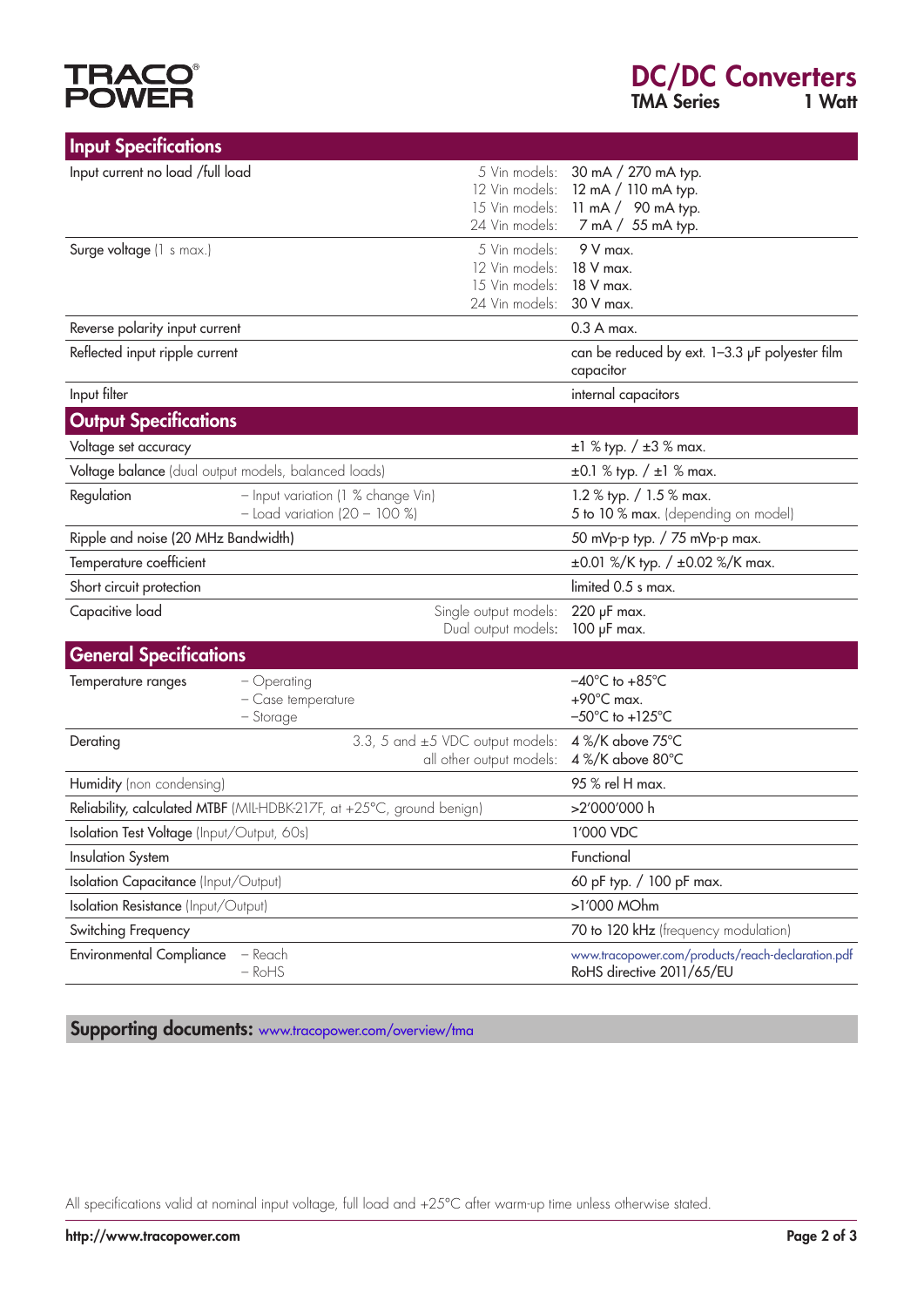

#### Physical Specifications Casing material **Casing material** non conductive black plastic (UL 94V-0 rated) **Package weight 12 Vin models: 2.2 g (0.07 oz)**  15 % 24 Vin models: 2.6 g (0.09 oz) Potting material Epoxy Soldering temperature max. 260°C / 10 s

#### Outline Dimensions mm (inches)





Tolerances  $\pm 0.25$  ( $\pm 0.01$ ) Pin pitch tolerances  $\pm 0.13$  ( $\pm 0.005$ ) pins  $\pm 0.05$  ( $\pm 0.002$ )

Specifications can be changed without notice! Make sure you are using the latest documentation, downloadable at www.tracopower.com



| <b>Pin-Out</b> |            |            |  |  |  |
|----------------|------------|------------|--|--|--|
| Pin            | Single     | Dual       |  |  |  |
|                | +Vin (Vcc) | +Vin (Vcc) |  |  |  |
| $\mathbf 2$    | -Vin (GND) | -Vin (GND) |  |  |  |
| 4              | $-V$ out   | $-V$ out   |  |  |  |
| 5              | No pin     | Common     |  |  |  |
| Á              | $+V$ out   | +Vout      |  |  |  |